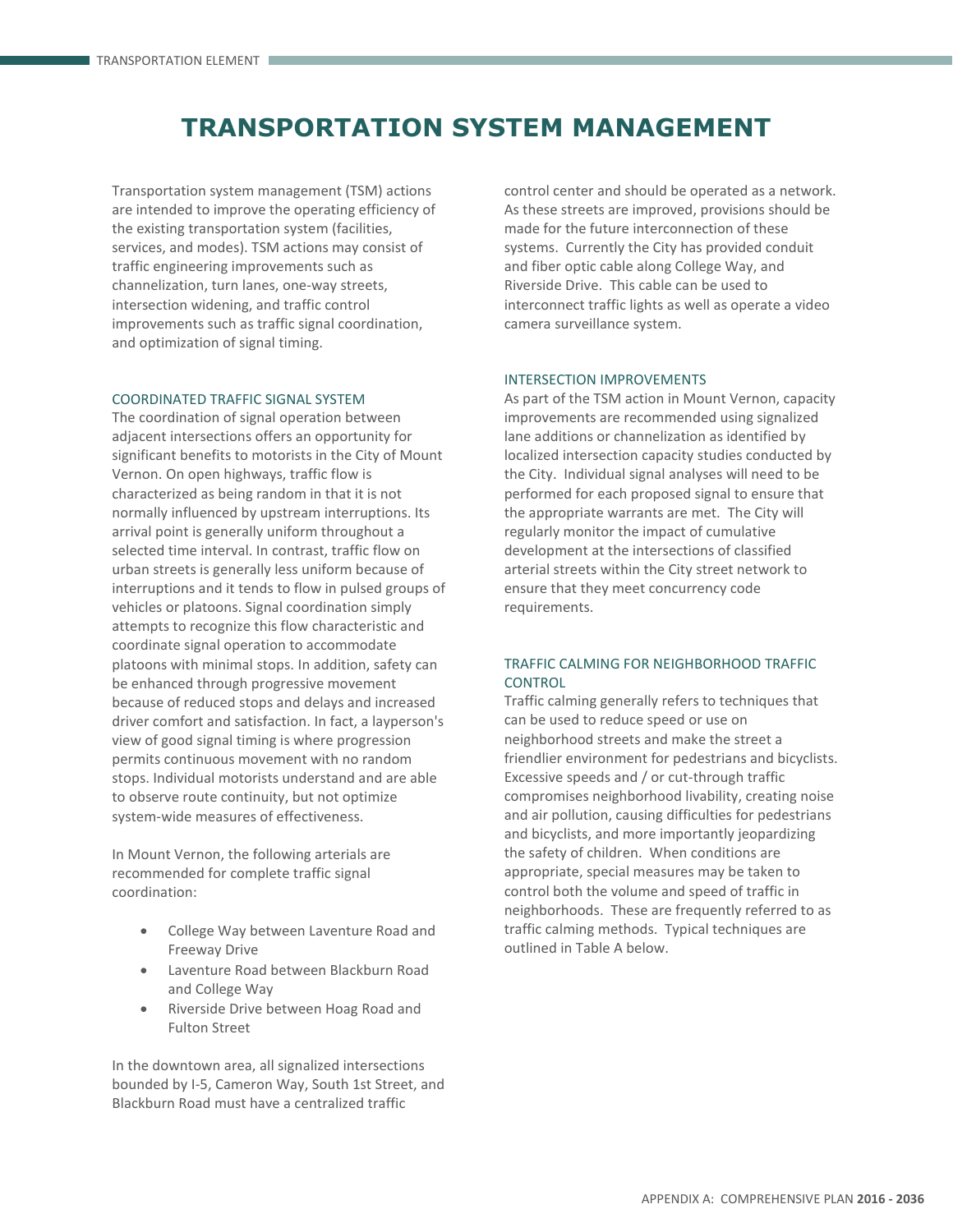|  |  |  |  | TABLE A: Typical Traffic Calming Techniques |
|--|--|--|--|---------------------------------------------|
|--|--|--|--|---------------------------------------------|

| Speed/<br>Volume<br>Reduction | Pedestrian<br>Safety                  | Reduce<br><b>Traffic</b><br>Volume | Local<br>Neighborhood<br>Involvement                  | Other            |
|-------------------------------|---------------------------------------|------------------------------------|-------------------------------------------------------|------------------|
| Police<br>Enforcement         | Pedestrian<br>Refuges/<br>Slow Points | Vehicle<br>Exclusio<br>n Lanes     | Creative<br>Approaches to<br>Slowing Down<br>Speeders | Round-<br>abouts |
| <b>Traffic Circles</b>        | Curb<br>Extensions                    | Diagonal<br><b>Diverters</b>       | Speed Watch                                           | Stop<br>Signs    |
| Chicanes                      | Raised<br>Crosswalks                  | Median<br><b>Barriers</b>          |                                                       |                  |
| Entrance<br>Treatments        |                                       | Cul-de-<br>sacs                    |                                                       |                  |
|                               |                                       | Semi-<br><b>Diverters</b>          |                                                       |                  |
|                               |                                       | Choke<br>Points                    |                                                       |                  |

The City can be a supporting partner in designing creative and workable ways to restore and preserve safe and peaceful streets. However, in order not to create unnecessary inconvenience to those using a street appropriately, or potential safety hazards, careful evaluation of the method(s) proposed, including a detailed engineering study, must be done before more permanent restrictive actions are taken.

#### SPEED REDUCTION

Police Enforcement - Residents and businesses alert police officers to speeding problems in their neighborhoods, by contacting the Police Department. These calls usually bring extra patrols to the trouble spot. In the long run, police observations may lead to traffic engineering solutions to slow traffic. When police enforcement alone isn't solving the problem, the police may recommend that the Transportation Department consider traffic calming solutions.

Traffic Circles - Traffic circles are raised islands placed in an intersection. They are landscaped with ground cover and street trees. Traffic circles require drivers to slow to a speed that allows them to comfortably maneuver around them. The primary benefit of traffic circles is that they reduce the number of angle and turning collisions. An additional benefit is that

they slow high-speed traffic. Traffic circles are most effective when constructed in a series on a local service street. However, they can restrict emergency or transit vehicle movement if vehicles are parked illegally near the circle. If well maintained, traffic circles can be very attractive. However, there are also a lot of traffic control signs and pavement markings associated with circles that are not so attractive. Traffic circles are less effective at T-intersections and difficult to design for offset intersections.

Chicanes - A chicane is intended to reduce vehicle speeds with less impact on emergency vehicles. A chicane changes a street's path from straight to serpentine. It may be constructed to give the illusion, from a distance that a street no longer continues.

Entrance Treatments - Entrance treatments create visual and occasionally audible cues that tell drivers they are entering a local residential area or that the surrounding land uses are changing. The intent is a reduction in speed. Entrance treatments consist of physical and textural changes to streets and are located at key entryways into a neighborhood. Entrance treatments have minimal influence on drivers' routine behavior. Overall speeds and total volumes are not influenced, but it is believed that drivers are made more aware of the environment in which they are driving and are more considerate of pedestrians.

### PEDESTRIAN SAFETY

Pedestrian Refuges/Slow Points - Pedestrian refuges or slow points are small islands in the middle of the street. They serve to narrow the vehicle travel lanes. They can be installed either at intersections or midblock. Slow points are used to enhance pedestrian crossing points and provide a visual narrowing along the roadway. Depending on their location, they may also result in small to moderate traffic speed reductions.

Curb Extensions - Curb extensions narrow the street by widening the sidewalk or the landscaped parking strip. These devices are employed to make pedestrian crossings easier and to narrow the roadway. Curb extensions effectively improve pedestrian safety by reducing the street crossing distance and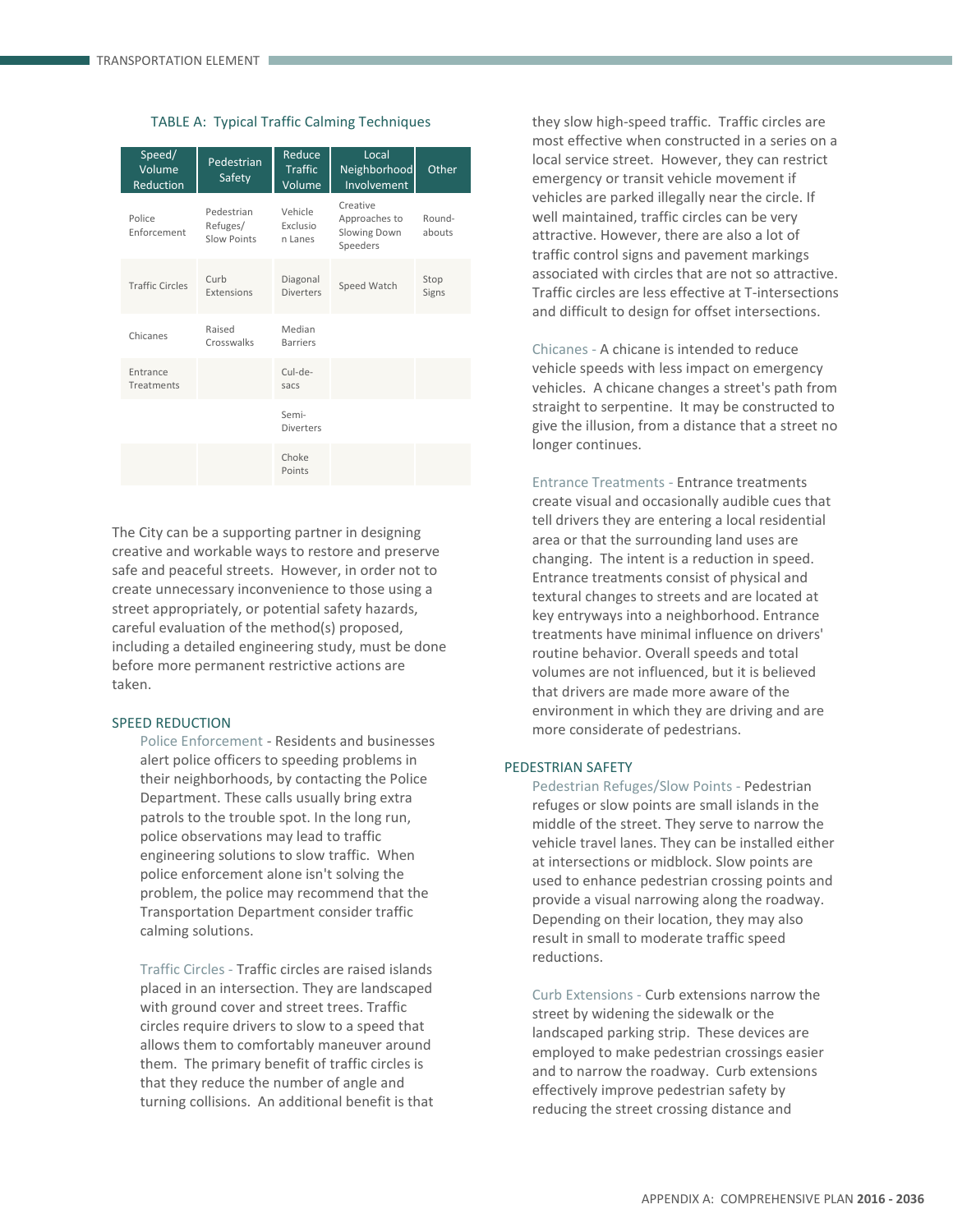improving sight distance. They may also slightly influence driver behavior by changing the appearance of the street. They can be installed either at intersections or mid-block.

Raised Crosswalks - Raised cross walks are cross walks constructed 3-4 inches above the elevation of the street. They typically have a profile similar to large speed hump. Raised crosswalks are intended to reduce vehicle speeds specifically where pedestrians will be crossing a street. Raised crosswalks are very effective at reducing vehicle speeds, however, they may generate noise from vehicles decelerating and accelerating. Raised cross walks selected for a street must take into consideration whether or not it is used as an emergency response route. Consideration for visually impaired persons dictates not placing the raised crosswalk at the same elevation as the sidewalk. Though the cross walk is raised from the street surface, a pedestrian should also be able to tell when they are entering an area shared with automobiles.

## TRAFFIC VOLUME REDUCTION

Diagonal Diverters - Diagonal diverters place a barrier diagonally across an intersection, disconnecting the legs of the intersection. Strategically located diagonal diverters reduce traffic volumes on a street. Diagonal diverters prevent through moves at an intersection.

Semi-Diverters - Semi-diverters are curb extensions or islands that block one lane of the street. They prevent drivers from entering or exiting certain legs of an intersection. Strategically located, semi-diverters can effectively reduce traffic volumes on a street.

Median Barriers - A median barrier is a concrete curb or island that is located on the centerline of a street and continues through the street's intersection with a given cross street. Strategically located median barriers reduce traffic volumes on a street by preventing left turns from the through street and left turns and through movements from the cross street.

Cul-de-Sacs - Cul-de-Sacs close one end of a street. Cul-de-sacs are intended to change traffic patterns. Cul-de-sacs will terminate cutthrough and significantly reduce general traffic

volume. However, the diverted traffic may have an undesirable impact on other facilities.

Vehicle Exclusion Lanes - Exclusion lanes are lanes for a particular class of vehicle, excluding all others. The most common examples are the bus-only, bicycle and car pool/diamond lanes. The effectiveness of exclusion lanes varies with the location of their placement. Their effectiveness is greatest when there are clear alternatives that are easier to use than violating the lane restriction.

Choke Points - Choke points are curb extensions placed mid-block to narrow the roadway to approximately the equivalent of one travel lane. Choke points are intended to reduce traffic volumes by making the roadway narrow so that only one car at a time can pass through it.

#### **OTHER**

Roundabouts - Modern roundabouts differ from traffic circles and have benefits that traditional signalization cannot provide. Roundabouts are especially useful at reducing the number of angle collisions. These types of collisions are usually the most costly in terms of property damage, injury and death. The modern roundabout can offer effective intersection traffic control at a reduced life-cycle cost.

Stop Signs - The City does not generally install stop signs as a way to slow traffic. The city installs stop signs where there might be a question about who should have the right-ofway to prevent crashes. When stop signs are installed to slow down speeders, drivers may, in fact, increase their speed between signs to compensate for lost time. This creates an even more dangerous situation. Stop signs in inappropriate places could result in more drivers running stop signs and speeding through neighboring streets.

## LOCAL NEIGHBORHOOD INVOLVEMENT

Speed Watch - A Speed Watch Program can train residents to use radar in their neighborhoods and would provide free equipment for a week. (This program does not issue speeding tickets.)